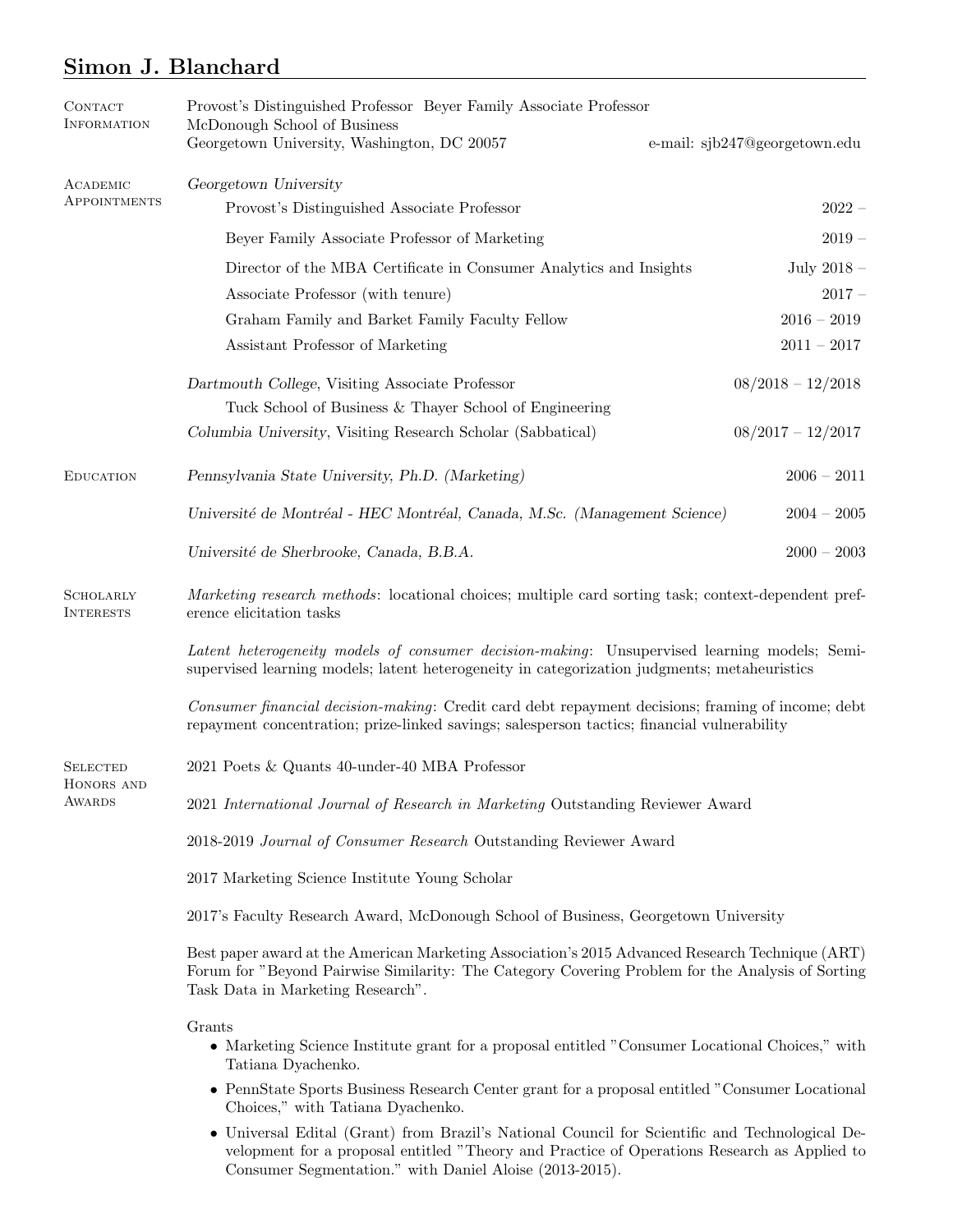Published articles

Articles on **MARKETING RESEARCH METHODS** 

Blanchard, Simon J., Tatiana Dyachenko, Keri L. Kettle (2020). "Locational Choices: Modeling Consumer Preferences for Proximity to Others at Reserved-Seating Venues," Journal of Marketing Research, 57(4). \* the first two authors contributed equally.

- Note: Provided the first examination and task to study heterogeneous locational choices (i.e., how people choose to sit at events). See seatmaplab.com

Blanchard, Simon J., Ishani Banerji. (2016) "Evidence-Based Recommendations for Designing Free-Sorting Experiments." Behavior Research Methods, 48 (4), 1318-1336.

- Note: Provided evidence on how to best design for card sorting tasks.

Blanchard, Simon J., Kurt A. Carlson, and Margaret G. Meloy (2014). "Biased Predecisional Processing of Leading and Non-Leading Alternatives." Psychological Science, 25 (3), 812-816. - Note: Introduced a novel way to assess pre-decisional distortion of attribute information.

Hamilton, Rebecca, W., Debora V. Thompson, Zachary G. Arens, Simon J. Blanchard, Gerald Haubl, P.K. Kannan, Donald R. Lehmann, Margaret G. Meloy, Neal Roese, Manoj Thomas (2014). "Consumer Substitution Decisions: An Integrative Framework." Marketing Letters, 25 (3), 305-317.

Blanchard, Simon J., Wayne S. DeSarbo (2013). "A New Zero-Inflated Negative Binomial Methodology for Latent Category Identification." Psychometrika, 78 (2), 322-340. - Note: Introduced the multiple card sorting task. Doctoral dissertation.

DeSarbo, Wayne S., A. Selin Atalay, David LeBaron, and Simon J. Blanchard (2008). "Estimating Multiple Segment-Level Ideal Points from Context Dependent Survey Data." Journal of Consumer Research, 35 (June), 142-153.

- Note: Introduced a novel preference elicitation task for context-dependent preferences.

Select articles in progress

Blanchard, Simon J., Jacob Goldenberg, Koen Pawels and David A. Schweidel, "Developing Successful Data-rich Research: Writing and Reviewing Consumer Research using Multiple Types of Data Sources" Journal of Consumer Research, invited article.

Baumgartner, Hans, Simon J. Blanchard and David Sprott "The Critical Role of Methodological Pluralism for Policy-Relevant Empirical Research" Journal of Public Policy & Marketing, invited commentary.

Articles on Published articles

LATENT

**HETEROGENEITY** MODELS OF **CONSUMER** Decision-Making Rodrigo Randel, Daniel Aloise, Simon J. Blanchard and Alain Hertz (2021). "A Lagrangian-based score for assessing the quality of pairwise constraints in semi-supervised clustering," forthcoming at Data Mining and Knowledge Discovery.

> Moins, Theo, Daniel Aloise and Simon J. Blanchard (2020), "RecSeats: A Hybrid Convolutional Network Choice Model for Large Scale Seat Recommendations at Reserved Seating Venues," in RecSus '20: Proceedings of the 20th ACM Conference on Recommender Systems, September 2020. Acceptance rate: 18%.

> Pinerho, Daniel, Daniel Aloise, Simon J. Blanchard (2020). "Convex Fuzzy k-Medoid Clustering." Fuzzy Sets and Systems, 389 (June), 66-92.

> Blanchard, Simon J., Daniel Aloise, Wayne S. DeSarbo (2017). "Extracting Summary Piles from Sorting Task Data" Journal of Marketing Research, 54 (3), 398-414.

> Santi, Everton, Daniel Aloise and Simon J. Blanchard (2016). "A Model for Clustering Using Het- ´ erogeneous Dissimilarity Matrices." European Journal of Operations Research, 253 (3), 659-672.

> Kim, Sunghoon, Simon J. Blanchard, Wayne S. DeSarbo, and Duncan H.K. Fong (2013). "Implementing Managerial Constraints in Model Based Segmentation: Extensions of Kim, Fong, and DeSarbo (2012) with an Application to Heterogeneous Perceptions of Service Quality." Journal of Marketing Research, 50 (5), 664-673.

> Blanchard, Simon J., Daniel Aloise and Wayne S. DeSarbo (2012). "Heterogeneous P-Median for Categorization Based Clustering." Psychometrika, 77 (4), 741-762.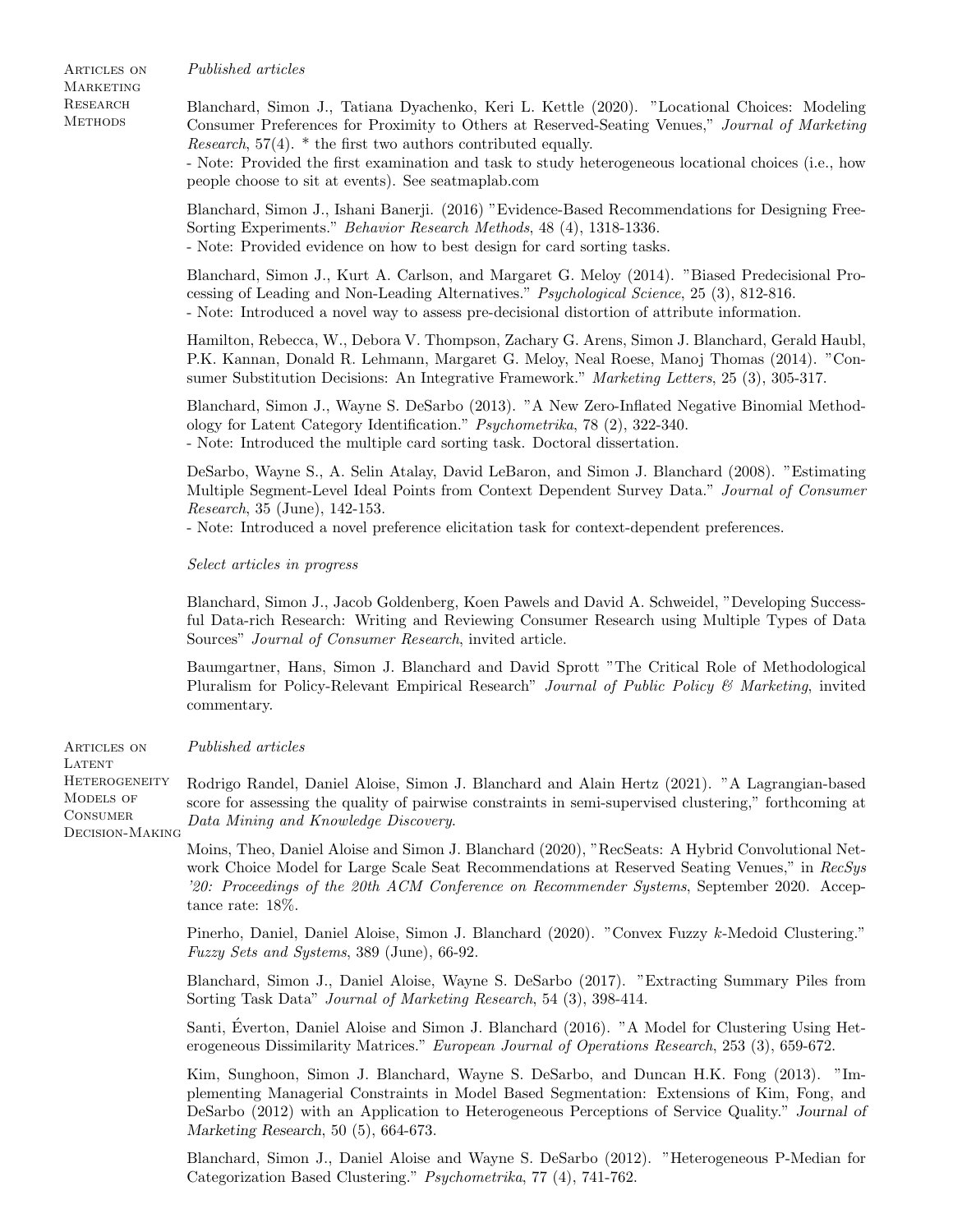Blanchard, Simon J., Wayne S. DeSarbo, A. Selin Atalay, Nukhet Harmancioglu (2011). "Identifying Consumer Heterogeneity in Unobserved Categories." Marketing Letters, 23 (1), 177-194.

DeSarbo, Wayne S., Qiong Wang, and Simon J. Blanchard (2010). "Exploring Intra-Industry Heterogeneity: The Identification of Latent Competitive Groups." Journal of Modelling in Management, 5 (2), 94-123.

DeSarbo, Wayne S., A. Selin Atalay, and Simon J. Blanchard (2009). "A Three-Way Clusterwise Multidimensional Unfolding Procedure for the Spatial Representation of Context Dependent Preferences." Computational Statistics and Data Analysis, 53 (8), 3217-3230.

DeSarbo, Wayne S., Simon J. Blanchard, and A. Selin Atalay (2008). "A New Spatial Classification Methodology For Simultaneous Segmentation, Targeting, and Positioning For Marketing Research," Review of Marketing Research, 5 (December), 75-103.

Select articles in progress

Verena Schoenmuller, Simon J. Blanchard, Gita V. Johar "Who Will Share Fake-News on Twitter? Psycholinguistic Cues in Online Post Histories Discriminate Between Actors in the Misinformation Ecosystem."

-Note: We use text mining to identify those who are likely to share misinformation.

Simon J. Blanchard\*, Theodore J. Noseworthy\*, Ethan Pancer, and Max Poole "The Informational Value of Image Details in Crowdfunding: An Application to Visual Ambiguity."

-Note: We use machine learning models to quantify the informational value of image details in predicting crowdfunding success.

Published articles

Articles on **CONSUMER** Financial Decision-making

Simon J. Blanchard and Kurt A. Carlson (2020). "Assessing Investor Biases Emerging from the Reading of Financial-analyst Reports: Distortion of Information to Support Directional and Volatilitybased Leanings." PsyArXiv https://doi.org/10.31234/osf.io/we4ax

Blanchard, Simon J., Mahima Hada and Kurt A. Carlson (2018). "Specialist Competitor Referrals: How Salespeople Can Use Competitor Referrals for Nonfocal Products to Increase Focal Product Sales." Journal of Marketing, 82 (4), 127-145.

Kettle, Keri L., Remi Trudel, Simon J. Blanchard, Gerald Haubl (2016). "Repayment Concentration and Consumer Motivation to Get Out of Debt." Journal of Consumer Research, 43 (3), 460-477.

Blanchard, Simon J., Kurt A. Carlson and Jamie D. Hyodo (2016). "The Favor Request Effect: Requesting a Favor from Consumers to Seal the Deal." Journal of Consumer Research, 42 (6), 985- 1001.

Carlson, Kurt A., Jared Wolfe, Simon J. Blanchard, Joel C. Huber and Dan Ariely (2015). "The Budget Contraction Effect: How Contracting Budgets Lead to Less Varied Choice." Journal of Marketing Research, 52 (3), 337-348.

### Select articles in progress

Gergana Nenkov, Linda Salisbury, Simon J. Blanchard, Alex Brown, Ron Hill, and Kelly Martin "Consumer Financial Vulnerability: Novel Insights for Theory, Practice, and Public Policy." In preparation for 3rd round review at Journal of Marketing.

Simon J. Blanchard, Remi Trudel and Beatriz Pereira "Windfall Moments: Framing Tax Refunds to Increase Debt Repayments Among Indebted Consumers."

Remi Trudel, Simon J. Blanchard, Keri Kettle "Heterogeneous Effects of Unusual Spending Notifications on Credit Card Repayment."

Remi Trudel and Simon J. Blanchard "Encouraging Life Insurance Purchasing Among Young Adults."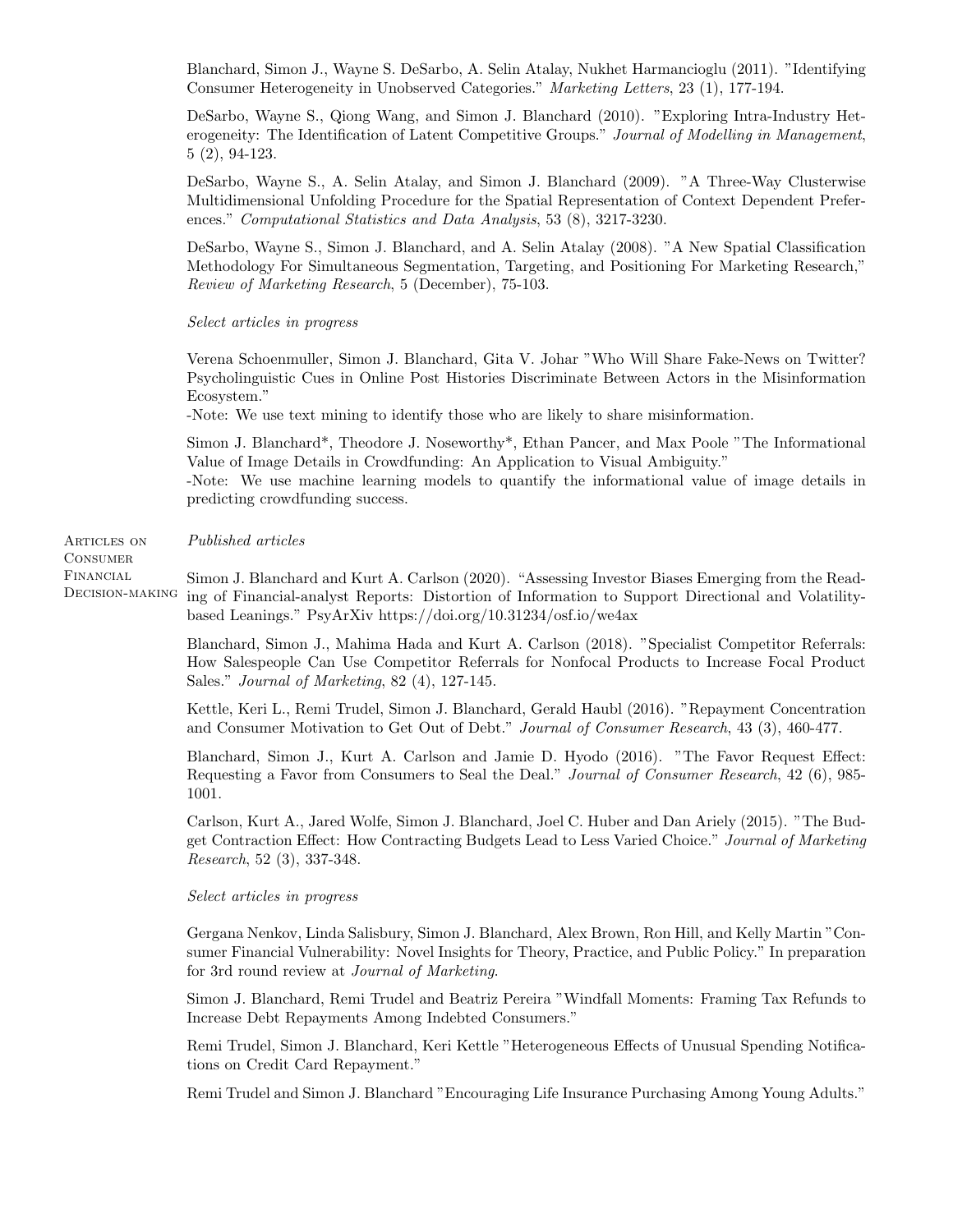Articles on Published articles

OTHER TOPICS

Blanchard, Simon J., and Debora Thompson (2020), "Introduction to the Special Issue for the 11th Triennial Invitational Choice Symposium." Marketing Letters, 31, 321-322. \*invited

Sawant, Rajeev, Mahima Hada and Simon J. Blanchard (2021). "Contractual Discrimination in Franchise Relationships," forthcoming at the Journal of Retailing.

Garvey, Aaron G., Simon J. Blanchard, Karen P. Winterich (2017). "Turning Unplanned Overpayments into Status Signals: Benefits of Mentioning the Price Paid." Marketing Letters, 28(1), 71-83.

# Select articles in progress

Sean Blair, and Simon J. Blanchard "When Expertise is Extraneous: The Creator's Own Need as a Heuristic Cue for Product Quality."

# PRESENTATIONS 2022

• Seminars: Cornell University, University of Colorado (Boulder)†

# 2021

- Seminars: Boston College, Simon Fraser University, Johns Hopkins University
- Conferences: 5th Consumer Financial Protection Bureau Research Conference

### 2020

- Seminars: University of Michigan (Ross), University of Notre Dame (Mendoza)
- Conferences: 2020 invitational winter JDM symposium (Utah), ACR Knowledge Forum (Shedding light on the invisible)
- Other: Consumer Financial Protection Bureau Tech Sprint (Adverse action notices)

### 2019

- Seminars: University of California at San Diego (Rady)
- Conferences: 2019 Workshop in Management Science (Chile), Theory and Practice in Marketing (Columbia)

# 2018

- Seminars: University of Chicago (Booth), Boston College, Dartmouth College (Tuck), Nanyang Business School (NTU), University of Southern California (Marshall), Fudan University, ShanghaiTech University, McGill University (Bensadoun)
- Conferences: INFORMS Marketing Science

# 2017

- Seminars: UC Davis, Erasmus University (Rotherdam School of Management), University of Manitoba, University of Cambridge, GERAD, Iowa State University, Temple University (Global Center on Big Data and Mobile Analytics), Columbia Business School (Lang Entrepreneurship Center), Columbia Business School (Marketing).
- Conferences: Marketing Science Institute Young Scholar Conference.
- Workshops & Demos: AMA Advanced Research Techniques Forum, MATHPSYCH/ICCM 2017.

# 2016

- Seminars: Boston University, Korea Advanced Institute of Science and Technology, Tokyo University of Science, Drexel University.
- Conferences: INFORMS Marketing Science.
- Symposium: Disclosures Session at 10th Invitational Choice Symposium.

2015

- Seminars: Duke University (Center for Advanced Hindsight), Concordia University's Centre for Multidisciplinary Behavioural Business Research (CMBBR), University of Maryland, McGill University, Peking University, City University of New York (Baruch College).
- Conferences: Association for Consumer Research, Marketing Science, AMA Advanced Research Techniques (ART) Forum, Marketing and Communication Conference (La Londe), American Psychological Convention.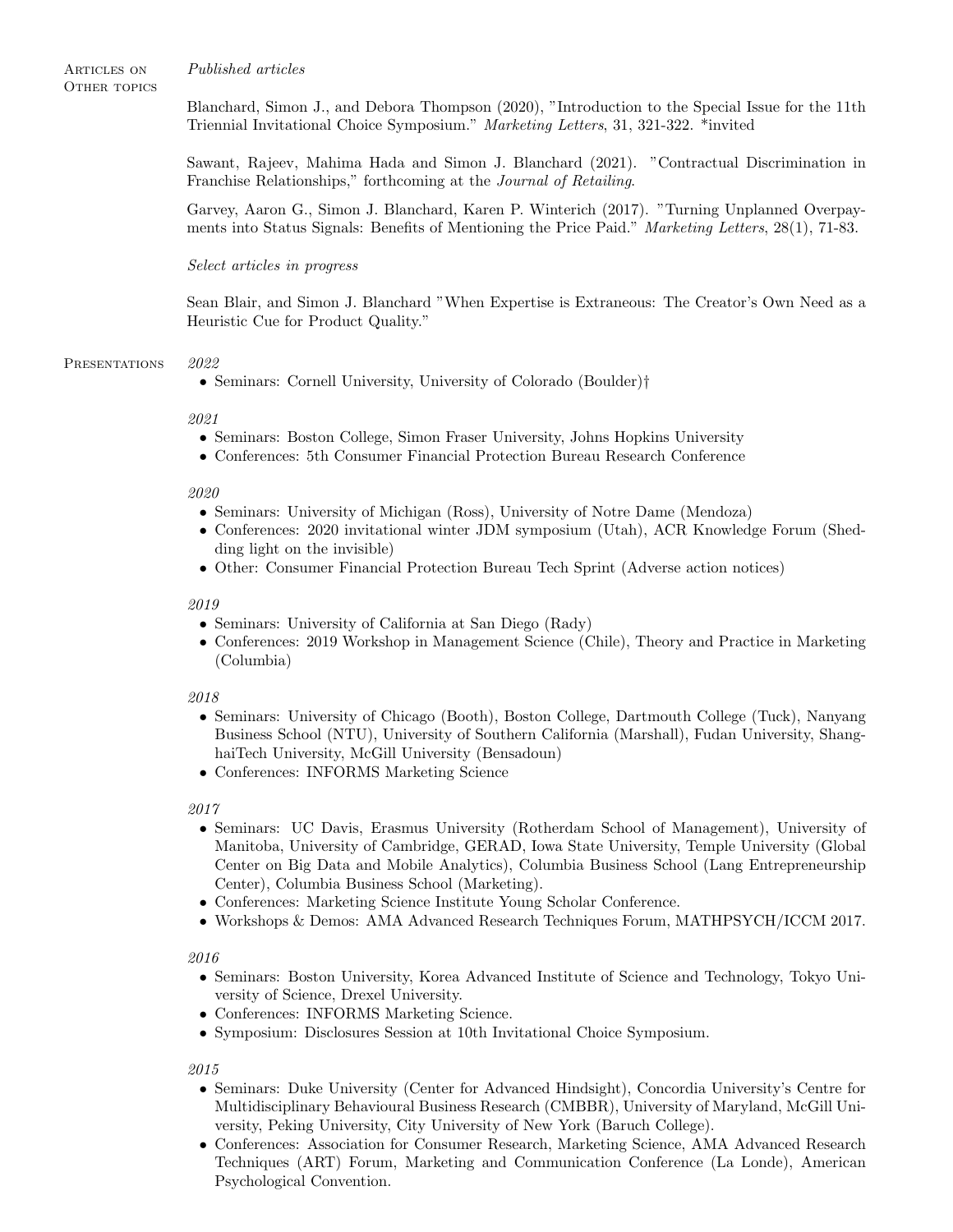**PRESENTATIONS** 2014

(CONTINUED)

• Seminars: Young & Rubicam NYC.

2013

- Seminars: McGill University (Quantitative Psychology), University of Kentucky, Universidade Federal do Rio Grande do Norte (Operations Research), Penn State, University of Miami.
- Conferences: INFORMS Marketing Science Conference.
- Symposium: Effective Substitution session at 9th Invitational Choice Symposium (Erasmus School of Economics).

2012 (and prior)

- Seminars (2010): Boston College, Erasmus University, Georgetown University, Indiana University, Ohio State University, University of Delaware, Temple University.
- Conferences: INFORMS Marketing Science Conference (2010, 2012), Society for Judgment and Decision Making (2008), Association for Consumer Research (2008), Max Planck Institute (Summer Institute on Bounded Rationality, Berlin), 18th Mini Euro Conference on Variable Neighbourhood Search (Spain, 2005).
- Symposium: Haring Symposium (Indiana University, 2009).

Georgetown University - Graduate Programs

Marketing Research, MBA

- $\bullet$  2021-present.
- Research Design, MS in Business Analytics • 2021-present. Average instructor rating:  $4.7/5$

Digital Advertising, MBA

• 2018-present. Average instructor rating:  $5/5$  (4.97; across 7 sections)

Analytical Problem Solving (Core MBA analytics, co-taught with Operations) • 2018-2020. Average instructor rating: 4.6/5 (across 13 section)

Georgetown University - Undergraduate Program

Marketing Intelligence

• 2021-present. Average instructor rating:  $4.8/5$  (across 2 sections)

Principles of Marketing

• 2012-2016. Average instructor rating: 4.9/5 (across 18 sections)

**STUDENT SUPERVISION** Everton Santi ('16), Universidade Federal do Rio Grande do Norte, Brazil. External committee member for PhD in Electrical and Computer Engineering.

> Daniel P. Pinhero ('20), Universidade Federal do Rio Grande do Norte, Brazil. External committee member for PhD in Electrical and Computer Engineering.

SERVICE TO **GEORGETOWN UNIVERSITY** 

Georgetown University Committees & Service

- Georgetown Research Executive Committee, 2018-2021
- Georgetown University Honor Council, 2015-2018

McDonough School of Business & Committees & Service

- Director of the MBA Certificate for Consumer Analytics and Insights, 2018-present
- Advisory Committee for the Master's of Science in Finance, 2020-present
- Committee member for the Undergraduate Curriculum Committee, 2013-2015
- Faculty Review Appeal Committee (FRAC) member, 2018-2020
- Co-headed marketing area recruiting, 2011-2017
- Marketing faculty representative for Business Undergraduates Interested in Leadership Development (BUILD), 2013-2017

**TEACHING EXPERIENCE**